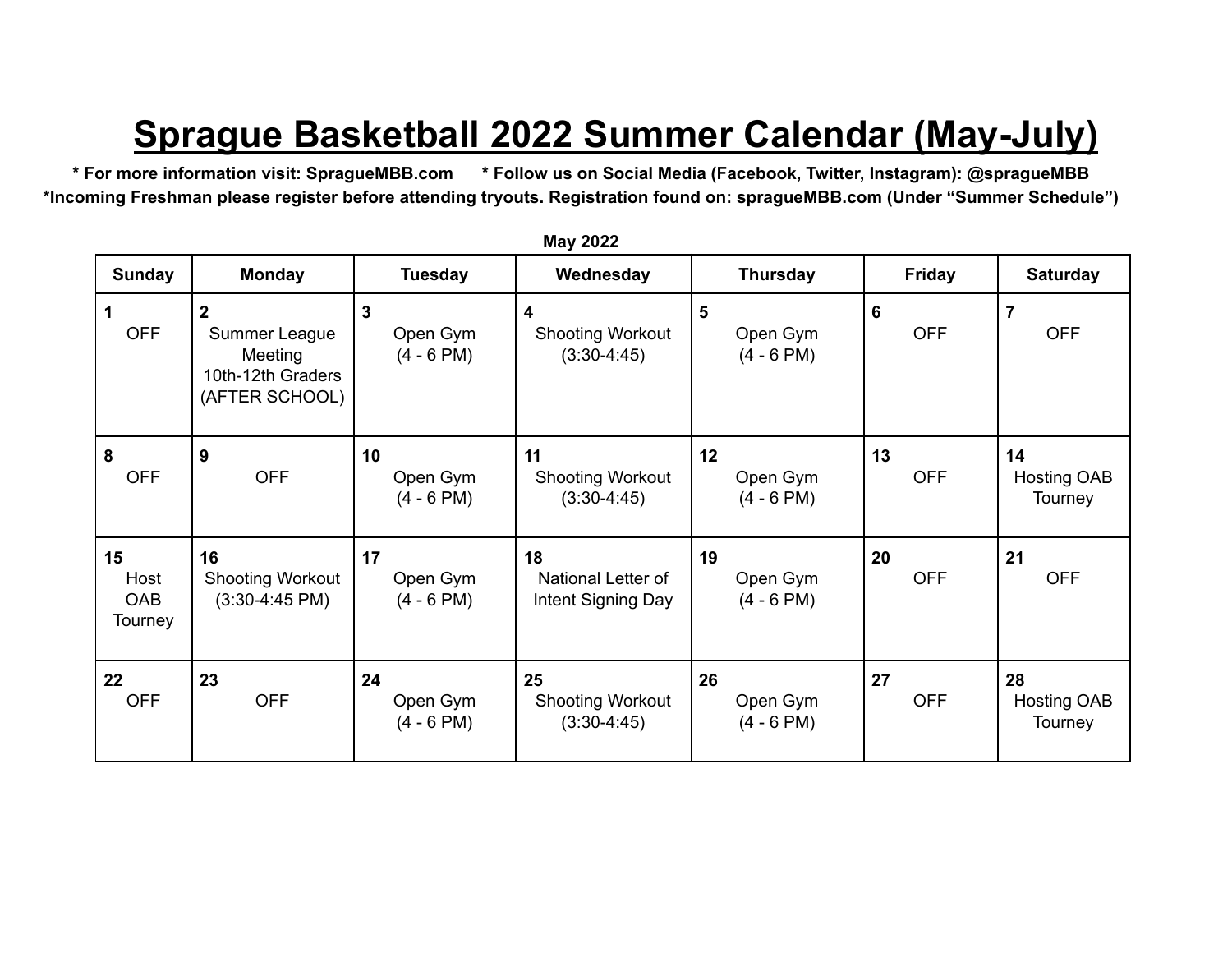| <b>June 2022</b>                                  |                                                                                                     |                                                                                                           |                                                                                                       |                                                                                                               |                                                              |                                                                      |  |
|---------------------------------------------------|-----------------------------------------------------------------------------------------------------|-----------------------------------------------------------------------------------------------------------|-------------------------------------------------------------------------------------------------------|---------------------------------------------------------------------------------------------------------------|--------------------------------------------------------------|----------------------------------------------------------------------|--|
| Sunday                                            | Monday                                                                                              | Tuesday                                                                                                   | Wednesday                                                                                             | <b>Thursday</b>                                                                                               | Friday                                                       | <b>Saturday</b>                                                      |  |
| 5/29<br>Host OAB<br>Tourney                       | 5/30<br><b>Memorial Day</b><br><b>OFF</b>                                                           | 5/31<br>10th-12th Grade<br>Tryouts<br>$(3:30-5:30$ PM)<br>Incoming 9th Grade<br>Tryouts<br>(5:45-7:45 PM) | 1<br>10th-12th Grade Tryouts<br>$(3:30-5:30$ PM)<br>Incoming 9th Grade<br>Tryouts<br>$(5:45-7:45$ PM) | $\mathbf{2}$<br>Varsity/JV Practice<br>$(3:30-5:30$ PM)<br>Incoming 9th Grade<br>Practice<br>$(5:45-7:45$ PM) | 3<br><b>OLY LUAU</b><br><b>OFF</b>                           | $\overline{\mathbf{4}}$<br>Salem Summer<br>Tournament<br>(All Teams) |  |
| 5<br>Salem<br>Summer<br>Tourney<br>(All Teams)    | 6<br>JV/Varsity Practice<br>$(3:30-5:30$ PM)<br>Incoming 9th Grade<br>Practice<br>$(5:45-7:45$ PM)  | 7<br>Varsity League Games<br>(TBA)                                                                        | 8<br>Frosh League Games<br>(TBA)                                                                      | $\overline{9}$<br>JV League Games<br>(TBA)<br>Varsity Scrimmage @<br>Central<br>(5 PM?)                       | 10<br><b>GRADUATION</b><br><b>OFF</b>                        | 11<br>Sheldon Summer<br>Tournament<br>(All Teams)                    |  |
| 12<br>Sheldon<br>Summer<br>Tourney<br>(All Teams) | 13<br>JV/Varsity Practice<br>$(3:30-5:30$ PM)<br>Incoming 9th Grade<br>Practice<br>$(5:45-7:45$ PM) | 14 - FINALS<br>Varsity League Games<br>(TBA)                                                              | 15 - FINALS<br>Frosh League Games<br>(TBA)                                                            | 16 - FINALS<br>JV League Games<br>(TBA)                                                                       | 17<br><b>OFF</b>                                             | 18<br><b>OFF</b>                                                     |  |
| 19<br><b>OFF</b>                                  | 20<br>Jr. OLY Summer Camp<br>@ Crossler                                                             | 21<br>Jr. OLY Summer Camp<br>@ Crossler<br>Varsity League Games<br>(TBA)                                  | 22<br>Jr. OLY Summer Camp<br>@ Crossler<br>Frosh League Games<br>(TBA)                                | 23<br>Jr. OLY Summer Camp<br>@ Crossler<br>JV League Games<br>(TBA)                                           | 24<br>University of<br>Oregon Team<br>Camp<br>(Varsity Only) | 25<br>University of<br>Oregon Team<br>Camp<br>(Varsity Only)         |  |
| 26<br>U of O Team<br>Camp<br>(Var Only)           | 27<br><b>OFF</b>                                                                                    | 28<br>Varsity League Games<br>(TBA)                                                                       | 29<br>Frosh League Games<br>(TBA)                                                                     | 30<br>JV League Games<br>(TBA)                                                                                | $7/1$<br><b>OFF</b>                                          | $7/2$<br><b>OFF</b>                                                  |  |